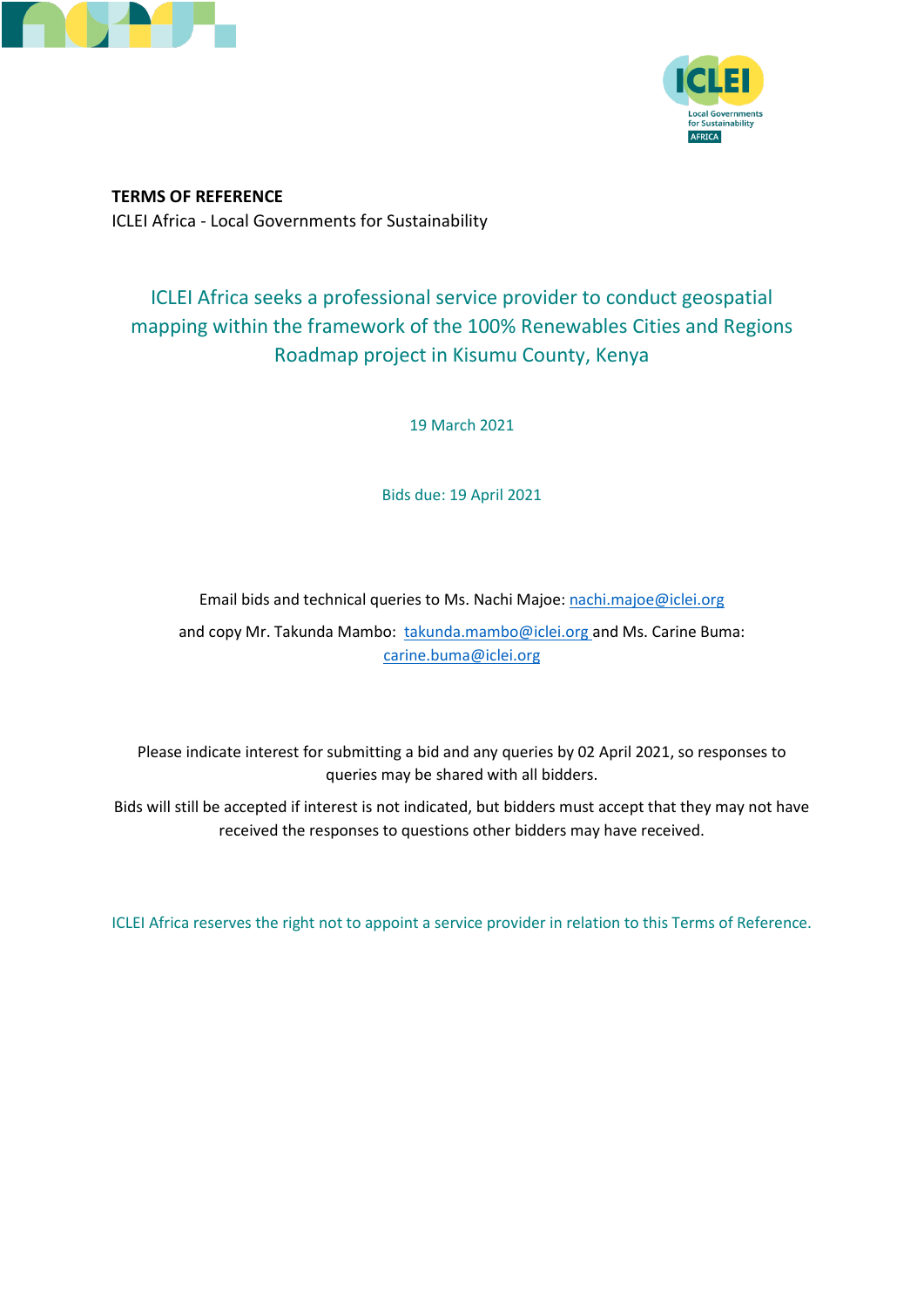



# Table of Contents

| 10. |  |
|-----|--|
|     |  |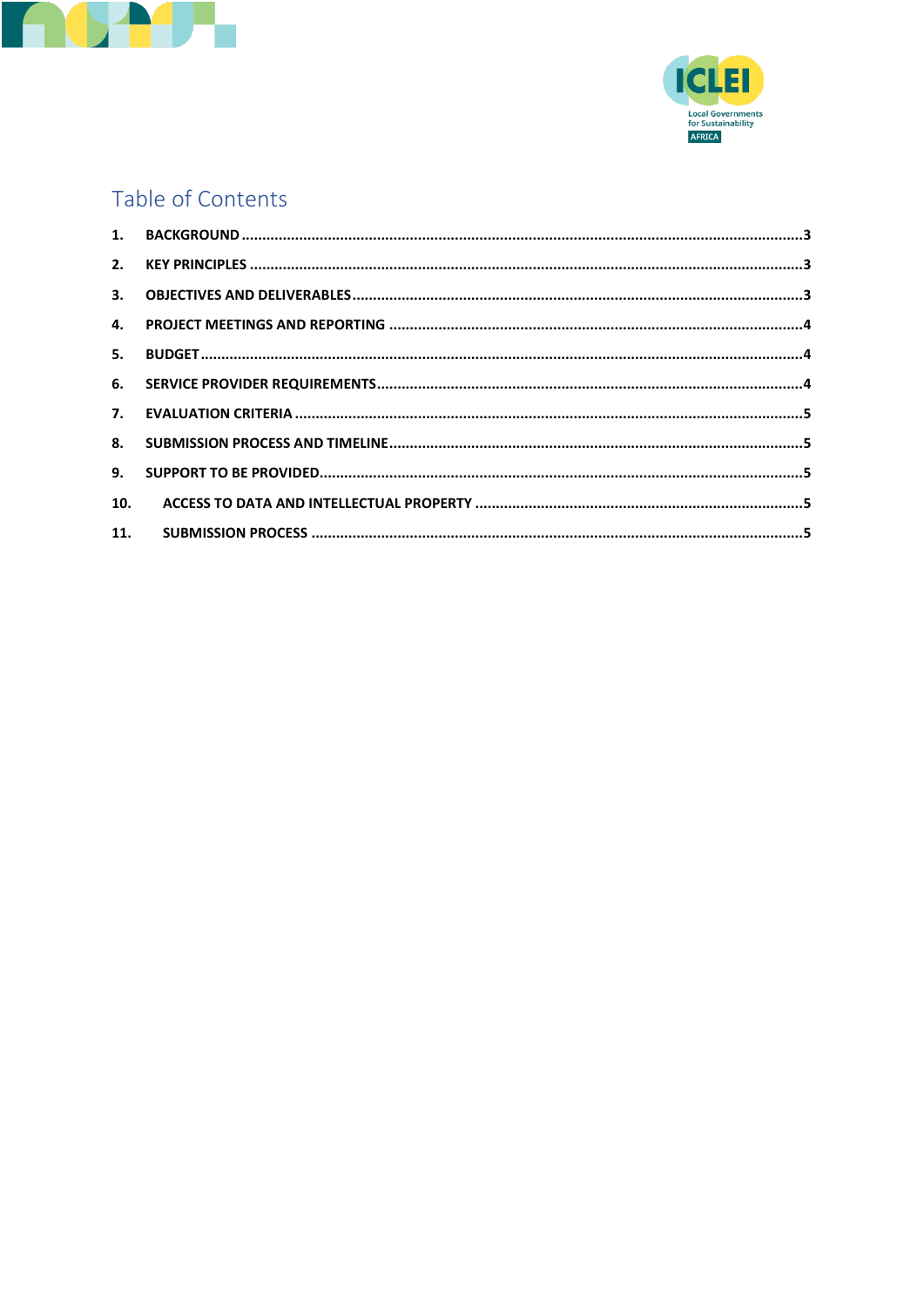



### TERMS OF REFERENCE

As part of the 100% Renewables Cities & Regions Roadmap (100% RE) project, ICLEI Africa seeks the services of an expert to support the County Government of Kisumu with the development of land use and land cover data which will contribute to estimating renewable energy potential in the County and provide an overview of areas which can be considered for renewable energy project development in the future. The service provider is expected to only undertake work indicated within this Terms of Reference.

### <span id="page-2-0"></span>1. BACKGROUND

The 100% Renewables Cities & Regions Roadmap project (100% RE) project is a global initiative supporting national and local level governments to promote a move towards 100% renewable energy strategies in Kenya, Indonesia and Argentina. The 100% RE project works with cities (counties in Kenya's context) and regions in these focus countries to build a path for cities to finance and implement renewable energy projects, through the assessment of local renewable energy potential and project concepts, as well as the development of financeable projects.

Of the three selected counties, the County Government of Kisumu is the 'deep dive/pilot' while the County Governments of Mombasa and Nakuru are the 'network' counties. As the deep dive city, the County Government of Kisumu isreceiving focused attention; particularly on capacity building, development of a roadmap to identify pathways for expanding its renewable energy generation, and promotion of renewable energy policies and related strategies; with the goal of meeting all local energy demands in households and industry through renewables. An outcome of this process will include the County Government of Kisumu receiving advice on the development of 1 to 3 bankable projects that contribute to the achievement of local 100% RE strategies, considering the funding criteria of potential funding institutions.

In order to develop the strategy towards 100% renewable energy and identify the bankable projects, the County Government of Kisumu will receive support from ICLEI Africa and the Fraunhofer Institute for Solar Energy Systems (ISE) to develop energy demand scenarios, the assessment of renewable energy potential and the modeling of cross-sectoral energy scenarios based on 100% renewable energy sources. The data required in this Terms of Reference will serve as the basis for such a model. Furthermore, the dataset will assist County officials and project developers to identify areas around Kisumu County which can be considered for various RE projects based on the various vegetation land cover types, while also assisting with other development practices in the county such as infrastructure planning as part of the 100% RE Roadmap process.

#### <span id="page-2-1"></span>2. KEY PRINCIPLES

The service provider is required to work in close collaboration and under supervision of the ICLEI Africa team in adherence to the following key principles:

- To work under the support and guidance of ICLEI Africa and the County Government of Kisumu.
- Ensure coordination and collaboration with other implementing partners supporting 100% RE project activities, including Fraunhofer ISE.

## <span id="page-2-2"></span>3. OBJECTIVES AND DELIVERABLES

The objective of the assignment is to develop shapefiles of various land cover and land use types across Kisumu County using image classification and digitization. The data generated will serve as input for the elaboration of models of the county's energy system and, therefore, must present detailed information on the various land uses and land covers across Kisumu County. In order to meet the requirements of this Terms of Reference, the appointed service provider is expected to undertake the following deliverables:

#### **Deliverable 1: Shapefile(s) of land use and land cover types in Kisumu County**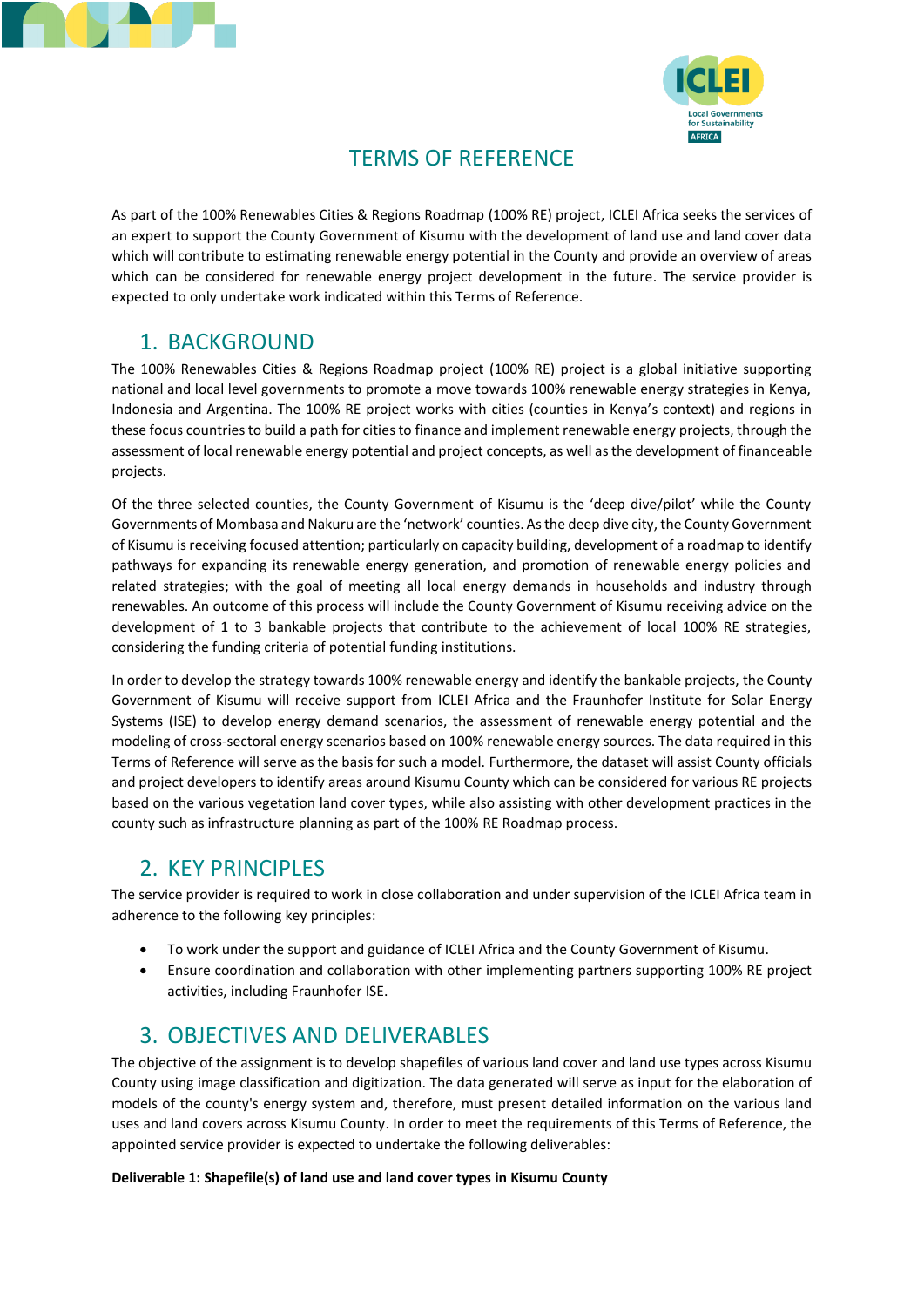



- Shapefiles(s) should include the following land covers as part of the classification scheme:
	- o Forest cover
	- $\circ$  Shrubs: Woody perennial plants with persistent and woody stems and without any defined main stem being less than 5 m tall. The shrub foliage can be either evergreen or deciduous.
	- o Herbaceous vegetation: Plants without persistent stems or shoots above ground and lacking definite firm structure (tree and shrub cover would be expected to be less than 10%).
	- o Herbaceous wetland: Lands with a permanent mixture of water and herbaceous or woody vegetation. The vegetation can be present in either salt, brackish, or fresh water.
	- o Bare/sparse vegetation: Lands with exposed soil, sand, or rocks and never has more than 10% vegetated cover during any time of the year.
	- $\circ$  Cultivated and managed vegetation/agriculture (cropland): Lands covered with temporary crops followed by harvest and a bare soil period (e.g. Single and multiple cropping systems). Note that perennial woody crops will be classified as the appropriate forest or shrub land cover type.
	- o Urban/built up: Land covered by buildings and other manmade structures.
	- o Permanent water bodies, lakes, reservoirs, rivers: Can be either fresh or salt-water bodies
- The service provider should use the coordinate reference system (CRS) WGS 84 to develop the shapefile(s) and save these for the final output.

#### **Deliverable 2: Succinct report of the methodology and tools used to develop the shapefile**

• The service provider should provide a succinct report (maximum 5 pages) detailing the methodology, tools and processes used to develop the shapefiles, and any other verification methods incorporated.

#### <span id="page-3-0"></span>4. PROJECT MEETINGS AND REPORTING

Communications between ICLEI Africa and the service provider will be throughout the assignment to allow for a close working relationship. The following key project meetings will be held using a remote platform such as Zoom or similar:

- Inception and briefing meeting: where the process, method and outputs will be discussed and agreed.
- Mid-assignment update meeting: to provide progress on the tasks and quality check.
- <span id="page-3-1"></span>Close out meeting: to discuss the assignment in full and finalise any outstanding matters.

#### 5. BUDGET

It is envisioned that this assignment will require 15 days to complete.

The service provider is required to submit a detailed budget clearly demonstrating the tasks to be undertaken including hourly/daily rate and the total cost thereof as well as the number of consultants (if applicable) and the number of hours/days per consultant.

#### <span id="page-3-2"></span>6. SERVICE PROVIDER REQUIREMENTS

- Proposals may be submitted by an individual or a group of individuals (as a consortium).
- The service provider must demonstrate experience working with national and sub-national governments in Africa (Kenya and/or County Government of Kisumu will be an added advantage)
- The service provider may be based anywhere, however preference will be given to Kenyan-based service providers.
- The service provider must demonstrate experience (e.g. proof of previous assignments and/or contactable references) in completing similar projects in Africa, in particular in remote sensing and geospatial analysis.
- Ability to access the relevant information required for the completion of the activities.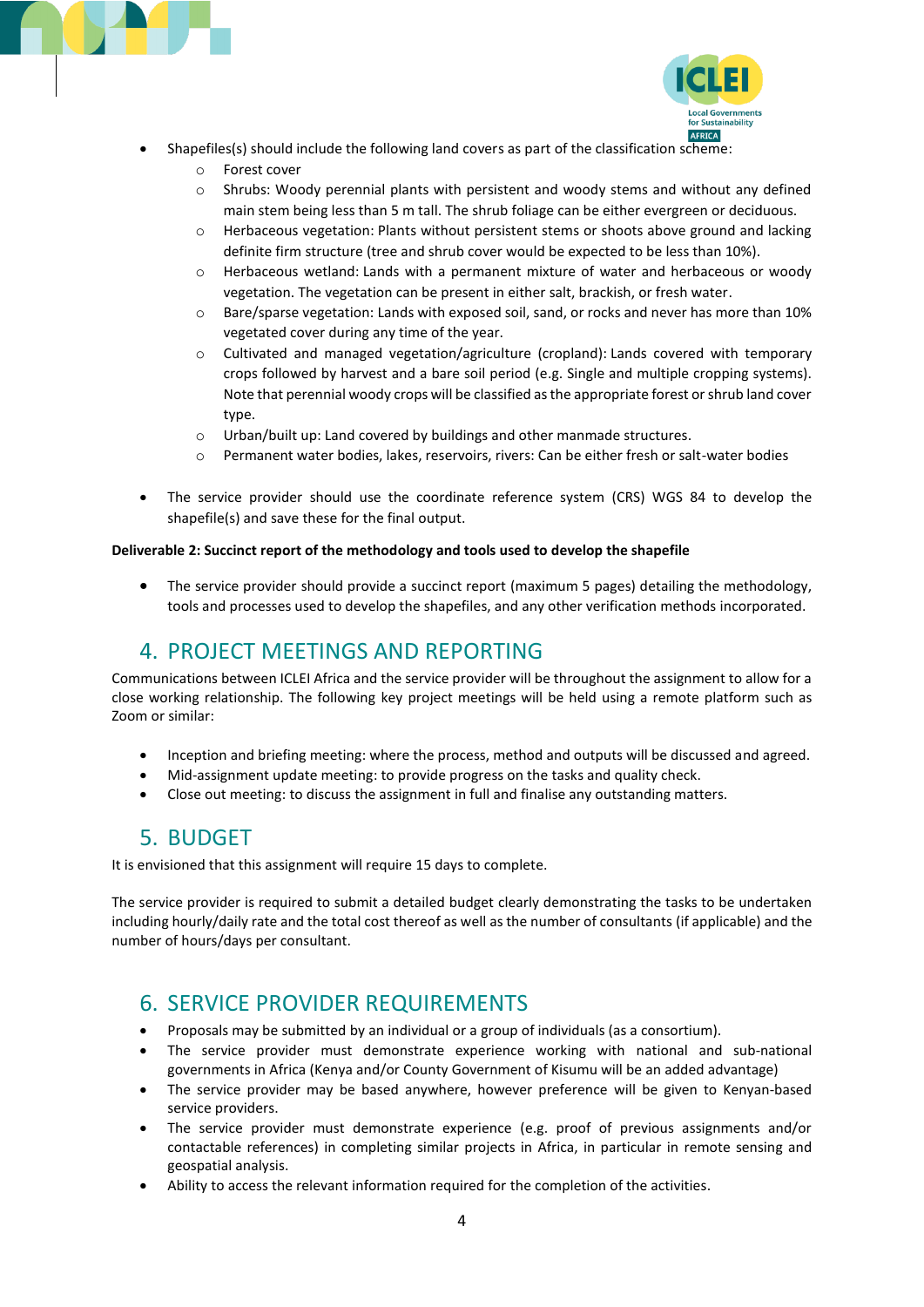



- The service provider must have access to required satellite imagery, remote sensing and GIS software (e.g. Earth Resources Data Analysis System (ERDAS IMAGINE), ArcGIS, and Environment for Visualizing Images (ENVI)).
- The service provider must have demonstrated skills in managing projects timeously and producing high quality outputs within short delivery periods.
- The service provider must be able to supply accurate and comprehensive financial records of projectrelated expenses to ICLEI Africa.
- The appointed consultant or team lead must have a Master's Degree in Environmental Sciences or Geography with a specialisation in GIS and/or Remote Sensing or a Masters in GIS and/or Remote Sensing.

### <span id="page-4-0"></span>7. EVALUATION CRITERIA

Bids will be evaluated on the response to the Terms of Reference, Qualifications/Skills, Demonstrated Experience, Methodology proposed, Budget, and, if a South Africa service provider: B-BBEE Criteria.

#### <span id="page-4-1"></span>8. SUBMISSION PROCESS AND TIMELINE

The project may be active for a maximum of 3 weeks, starting on 26 April 2021 and culminating on 14 May 2021.

- 19 March 2021: Terms of Reference released
- 19 April 2021: Proposal submission closing date
- 26 April 2020: Service provider appointed
- <span id="page-4-2"></span>14 May 2021: Close-out meeting and final payment processed

#### 9. SUPPORT TO BE PROVIDED

The following services and resources will be provided by ICLEI Africa:

- Contact details: ICLEI Africa will provide the service provider with an introduction to stakeholders in Kenya and Kisumu County, including project partners and government officials, as is required.
- Base shapefile: ICLEI Africa will provide a base shapefile or template for the service provider to use which details the resolution and level of detail required.
- Dedicated staff and timely feedback: ICLEI Africa will designate a focal person to serve as direct point of contact for all issues related to this assignment and shall strive to provide timely responses to service provider inquiries.

### <span id="page-4-3"></span>10. ACCESS TO DATA AND INTELLECTUAL PROPERTY

For the purposes of this assignment some data has to be collected, but this will need to be finalised in consultation with key stakeholders. All data used (that is not available from a public and/ or open source platform) and related outputs produced are confidential and not to be shared without written permission of ICLEI Africa and the relevant government representative(s). On completion of the contract, the intellectual property of all outputs will be transferred to ICLEI Africa.

### <span id="page-4-4"></span>11. SUBMISSION PROCESS

Kindly submit your proposal, budget, supporting documents and curriculum vitas to Ms. Nachi Majoe at [nachi.majoe@iclei.org](mailto:nachi.majoe@iclei.org) and copy Mr Takunda Mambo and Ms Carine Buma at [takunda.mambo@iclei.org](mailto:takunda.mambo@iclei.org) and [carine.buma@iclei.org](mailto:carine.buma@iclei.org) respectively. Submissions should be made by 16:00 (SAST) on 19 April 2021.

Please use the subject line: 'Service Provider: Geospatial Mapping Kisumu County, Kenya' when submitting your proposal. When submitting your proposal, please include the following information:

- 1) Proof of all requirements for this work.
- 2) For South African-based service providers only, provide proof of status for preferential procurement: